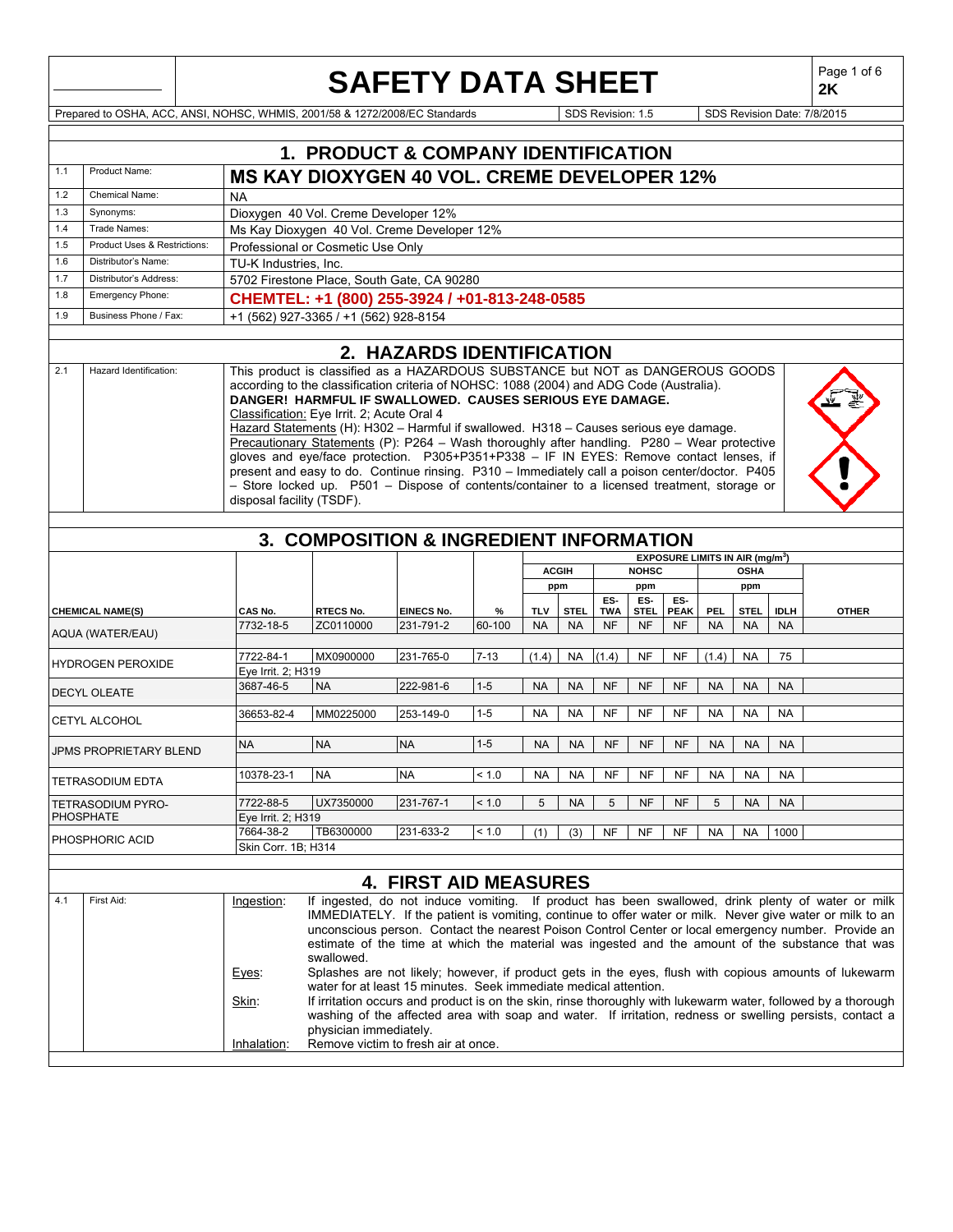## **SAFETY DATA SHEET**

**2K**

Prepared to OSHA, ACC, ANSI, NOHSC, WHMIS, 2001/58 & 1272/2008/EC Standards SUSS Revision: 1.5 SDS Revision Date: 7/8/2015

|     |                                                      | 4. FIRST AID MEASURES - cont'd                                                                                                                                                                                                                                                                  |              |             |                                 |                |                |                             |             |             |              |              |
|-----|------------------------------------------------------|-------------------------------------------------------------------------------------------------------------------------------------------------------------------------------------------------------------------------------------------------------------------------------------------------|--------------|-------------|---------------------------------|----------------|----------------|-----------------------------|-------------|-------------|--------------|--------------|
| 4.2 | Effects of Exposure:                                 | If product is swallowed, may cause nausea, vomiting and/or diarrhea.<br>Ingestion:<br>Moderately irritating to the eyes. Symptoms of overexposure may include redness, itching, irritation and<br>Eyes:<br>watering.                                                                            |              |             |                                 |                |                |                             |             |             |              |              |
|     |                                                      | Skin:<br>May be irritating to skin. The product can cause allergic skin reactions (e.g., rashes, welts, dermatitis) in<br>some sensitive individuals.                                                                                                                                           |              |             |                                 |                |                |                             |             |             |              |              |
|     |                                                      | Inhalation:<br>None expected.                                                                                                                                                                                                                                                                   |              |             |                                 |                |                |                             |             |             |              |              |
| 4.3 | Symptoms of Overexposure:                            | Overexposure in eyes may cause severe damage, redness, itching and watering. Symptoms of skin overexposure may<br>include redness, itching, and irritation of affected areas. The product can cause allergic skin reactions (e.g., rashes,<br>welts, dermatitis) in some sensitive individuals. |              |             |                                 |                |                |                             |             |             |              |              |
| 4.4 | Acute Health Effects:                                | Severe irritation to eyes. Symptoms of overexposure may include redness, itching, stinging, irritation and watering.<br>Moderate irritation to skin near affected areas.                                                                                                                        |              |             |                                 |                |                |                             |             |             |              |              |
| 4.5 | Chronic Health Effects:                              | These ingredients may be irritating to skin and mucous membrane of the eye and respiratory system.                                                                                                                                                                                              |              |             |                                 |                |                |                             |             |             |              |              |
| 4.6 | Target Organs:                                       | Eyes, Skin, Respiratory System                                                                                                                                                                                                                                                                  |              |             |                                 |                |                |                             |             |             |              |              |
| 4.7 | <b>Medical Conditions</b><br>Aggravated by Exposure: | Pre-existing dermatitis, other skin conditions, and disorders of the HEALTH                                                                                                                                                                                                                     |              |             |                                 |                |                |                             |             |             |              | $\mathbf{2}$ |
|     |                                                      | target organs (eyes, skin, and respiratory system).                                                                                                                                                                                                                                             |              |             |                                 |                |                | <b>FLAMMABILITY</b>         |             |             |              | 0            |
|     |                                                      |                                                                                                                                                                                                                                                                                                 |              |             |                                 |                |                | <b>PHYSICAL HAZARDS</b>     |             |             |              | 1            |
|     |                                                      |                                                                                                                                                                                                                                                                                                 |              |             |                                 |                |                | <b>PROTECTIVE EQUIPMENT</b> |             |             |              | B            |
|     |                                                      |                                                                                                                                                                                                                                                                                                 |              |             |                                 |                |                | <b>EYES</b>                 | <b>SKIN</b> |             |              |              |
|     |                                                      |                                                                                                                                                                                                                                                                                                 |              |             |                                 |                |                |                             |             |             |              |              |
|     |                                                      |                                                                                                                                                                                                                                                                                                 |              |             | <b>5. FIREFIGHTING MEASURES</b> |                |                |                             |             |             |              |              |
| 5.1 | Fire & Explosion Hazards:                            | This product is not flammable.                                                                                                                                                                                                                                                                  |              |             |                                 |                |                |                             |             |             |              |              |
| 5.2 | <b>Extinguishing Methods:</b>                        | CO <sub>2</sub> , Halon (if permitted), Dry Chemical, Foam, as authorized.                                                                                                                                                                                                                      |              |             |                                 |                |                |                             |             |             |              |              |
| 5.3 | Firefighting Procedures:                             | As in any fire, wear MSHA/NIOSH approved self-contained breathing apparatus (pressure-<br>demand) and full protective gear. Keep containers cool until well after the fire is out. Use water                                                                                                    |              |             |                                 |                |                |                             |             |             |              |              |
|     |                                                      | spray to cool fire-exposed surfaces and to protect personal. Fight fire upwind. Prevent runoff from                                                                                                                                                                                             |              |             |                                 |                |                |                             |             |             |              |              |
|     |                                                      | fire control or dilution from entering sewers, drains, drinking water supply, or any natural waterway.                                                                                                                                                                                          |              |             |                                 |                |                |                             |             |             |              |              |
|     |                                                      | Firefighters must use full bunker gear including NIOSH-approved positive pressure self-contained                                                                                                                                                                                                |              |             |                                 |                |                |                             |             |             |              |              |
|     |                                                      | breathing apparatus to protect against potential hazardous combustion or decomposition products<br>and oxygen deficiencies.                                                                                                                                                                     |              |             |                                 |                |                |                             |             |             |              |              |
|     |                                                      |                                                                                                                                                                                                                                                                                                 |              |             |                                 |                |                |                             |             |             |              |              |
|     |                                                      | <b>6. ACCIDENTAL RELEASE MEASURES</b>                                                                                                                                                                                                                                                           |              |             |                                 |                |                |                             |             |             |              |              |
| 6.1 | Spills:                                              | Before cleaning any spill or leak, individuals involved in spill cleanup must wear appropriate Personal Protective                                                                                                                                                                              |              |             |                                 |                |                |                             |             |             |              |              |
|     |                                                      | Equipment (PPE). Keep incompatible materials (e.g., organics such as oil) away from spill.                                                                                                                                                                                                      |              |             |                                 |                |                |                             |             |             |              |              |
|     |                                                      | For small spills (e.g., < 1 gallon (3.8 L)) wear appropriate personal protective equipment (e.g., goggles, gloves).                                                                                                                                                                             |              |             |                                 |                |                |                             |             |             |              |              |
|     |                                                      | Maximize ventilation (open doors and windows). Remove spilled material with absorbent material and place into                                                                                                                                                                                   |              |             |                                 |                |                |                             |             |             |              |              |
|     |                                                      | appropriate closed container(s) for disposal. Dispose of properly in accordance with local, state and federal regulations.<br>Wash all affected areas and outside of container with plenty of warm water and soap. Remove any contaminated                                                      |              |             |                                 |                |                |                             |             |             |              |              |
|     |                                                      | clothing and wash thoroughly before reuse.                                                                                                                                                                                                                                                      |              |             |                                 |                |                |                             |             |             |              |              |
|     |                                                      |                                                                                                                                                                                                                                                                                                 |              |             |                                 |                |                |                             |             |             |              |              |
|     |                                                      | For large spills (e.g., $\geq 1$ gallon (3.8 L)), deny entry to all unprotected individuals. Dike and contain spill with inert<br>material (e.g., sand or earth). Transfer liquid to containers for recovery or disposal and solid diking material to separate                                  |              |             |                                 |                |                |                             |             |             |              |              |
|     |                                                      | containers for proper disposal. Remove contaminated clothing promptly and wash affected skin areas with soap and                                                                                                                                                                                |              |             |                                 |                |                |                             |             |             |              |              |
|     |                                                      | water. Keep spills and cleaning runoffs out of municipal sewers and open bodies of water.                                                                                                                                                                                                       |              |             |                                 |                |                |                             |             |             |              |              |
|     |                                                      | 7. HANDLING & STORAGE INFORMATION                                                                                                                                                                                                                                                               |              |             |                                 |                |                |                             |             |             |              |              |
| 7.1 | Work & Hygiene Practices:                            | Do not eat, drink, or smoke while handling this product. Wash thoroughly after handling. Avoid contact with flammable or                                                                                                                                                                        |              |             |                                 |                |                |                             |             |             |              |              |
|     |                                                      | combustible materials. Avoid contamination from any source, including metals, dust and organic materials. Keep bulk                                                                                                                                                                             |              |             |                                 |                |                |                             |             |             |              |              |
|     |                                                      | covered. Wash unintentional residues with soap and warm water.                                                                                                                                                                                                                                  |              |             |                                 |                |                |                             |             |             |              |              |
| 7.2 | Storage & Handling:                                  | Use and store in a cool, dry, well-ventilated location (e.g., local exhaust ventilation, fans). Keep away from excessive                                                                                                                                                                        |              |             |                                 |                |                |                             |             |             |              |              |
|     |                                                      | heat and open flames. Avoid temperatures above 120 °F. Keep away from incompatible substances. Protect containers<br>from physical damage.                                                                                                                                                      |              |             |                                 |                |                |                             |             |             |              |              |
| 7.3 | <b>Special Precautions:</b>                          | Spilled material may present a slipping hazard if left unattended. Clean all spills promptly.                                                                                                                                                                                                   |              |             |                                 |                |                |                             |             |             |              |              |
|     |                                                      |                                                                                                                                                                                                                                                                                                 |              |             |                                 |                |                |                             |             |             |              |              |
|     |                                                      | 8. EXPOSURE CONTROLS & PERSONAL PROTECTION                                                                                                                                                                                                                                                      |              |             |                                 |                |                |                             |             |             |              |              |
| 8.1 | <b>Exposure Limits:</b>                              |                                                                                                                                                                                                                                                                                                 | <b>ACGIH</b> |             |                                 | <b>NOHSC</b>   |                |                             | <b>OSHA</b> |             | <b>OTHER</b> |              |
|     | ppm (mg/m <sup>3</sup> )                             | <b>CHEMICAL NAME(S)</b>                                                                                                                                                                                                                                                                         | <b>TLV</b>   | <b>STEL</b> | <b>ES-TWA</b>                   | <b>ES-STEL</b> | <b>ES-PEAK</b> | <b>PEL</b>                  | <b>STEL</b> | <b>IDLH</b> |              |              |
|     |                                                      | <b>HYDROGEN PEROXIDE</b>                                                                                                                                                                                                                                                                        | (1.4)        | <b>NA</b>   | (1.4)                           | NF             | NF             | (1.4)                       | <b>NA</b>   | 75          |              |              |
|     |                                                      | TETRASODIUM PYRO-<br>PHOSPHATE                                                                                                                                                                                                                                                                  | 5            | <b>NA</b>   | 5                               | NF             | NF             | 5                           | NA          | <b>NA</b>   |              |              |
|     |                                                      | PHOSPHORIC ACID                                                                                                                                                                                                                                                                                 | (1)          | (3)         | <b>NF</b>                       | <b>NF</b>      | <b>NF</b>      | <b>NA</b>                   | <b>NA</b>   | 1000        |              |              |
| 8.2 | Ventilation & Engineering                            | When working with large quantities of product, provide adequate ventilation (e.g., local exhaust ventilation, fans).                                                                                                                                                                            |              |             |                                 |                |                |                             |             |             |              |              |
|     | Controls:                                            | Ensure that an eyewash station, sink or washbasin is available in case of exposure to eyes.                                                                                                                                                                                                     |              |             |                                 |                |                |                             |             |             |              |              |
|     |                                                      |                                                                                                                                                                                                                                                                                                 |              |             |                                 |                |                |                             |             |             |              |              |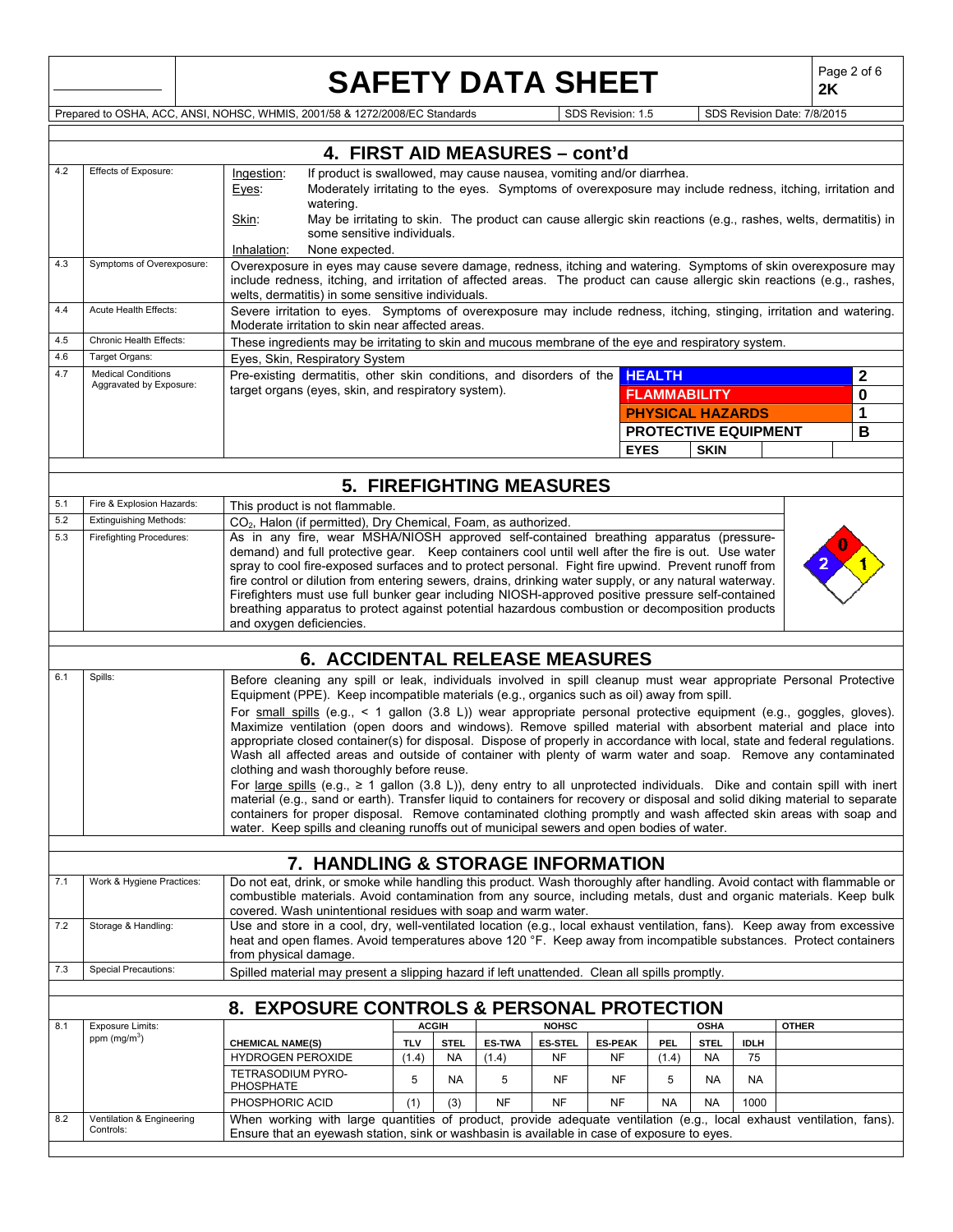|              |                                                         | Page 3 of 6<br><b>SAFETY DATA SHEET</b><br>2K                                                                                                                                                                                                                                                                                                                                                                                                                |  |  |  |
|--------------|---------------------------------------------------------|--------------------------------------------------------------------------------------------------------------------------------------------------------------------------------------------------------------------------------------------------------------------------------------------------------------------------------------------------------------------------------------------------------------------------------------------------------------|--|--|--|
|              |                                                         | Prepared to OSHA, ACC, ANSI, NOHSC, WHMIS, 2001/58 & 1272/2008/EC Standards<br>SDS Revision Date: 7/8/2015<br>SDS Revision: 1.5                                                                                                                                                                                                                                                                                                                              |  |  |  |
|              |                                                         |                                                                                                                                                                                                                                                                                                                                                                                                                                                              |  |  |  |
|              |                                                         | 8. EXPOSURE CONTROLS & PERSONAL PROTECTION - cont'd                                                                                                                                                                                                                                                                                                                                                                                                          |  |  |  |
| 8.3          | Respiratory Protection:                                 | No special respiratory protection is required under typical circumstances of use or handling. If                                                                                                                                                                                                                                                                                                                                                             |  |  |  |
|              |                                                         | necessary, use only respiratory protection authorized per U.S. OSHA's requirement in 29 CFR<br>§1910.134, or applicable U.S. state regulations, or the appropriate standards of Canada, its<br>provinces, E.C. member states, or Australia.                                                                                                                                                                                                                  |  |  |  |
| 8.4          | Eye Protection:                                         | Wear protective eyewear (e.g., safety glasses with side-shield) at all times when handling this<br>product. Always use protective eyewear when cleaning spills or leaks. Contact lenses pose a                                                                                                                                                                                                                                                               |  |  |  |
| 8.5          | Hand Protection:                                        | special hazard; soft lenses may absorb and concentrate irritants.<br>AVOID SKIN CONTACT DUE TO SENSITIZING POTENTIAL. If anticipated that prolonged &                                                                                                                                                                                                                                                                                                        |  |  |  |
|              |                                                         | repeated skin contact will occur during use of this product, wear latex or rubber gloves for routine<br>industrial use. If necessary, refer to U.S. OSHA 29 CFR §1910.138, the appropriate standards of<br>Canada, of the E.C. member states.                                                                                                                                                                                                                |  |  |  |
| 8.6          | <b>Body Protection:</b>                                 | AVOID SKIN CONTACT DUE TO SENSITIZING POTENTIAL. However, no special body<br>protection is required under typical circumstances of use and handling. If necessary, refer to<br>appropriate standards of Canada, the E.C. member states, or U.S. OSHA.                                                                                                                                                                                                        |  |  |  |
|              |                                                         | 9. PHYSICAL & CHEMICAL PROPERTIES                                                                                                                                                                                                                                                                                                                                                                                                                            |  |  |  |
| 9.1          | Appearance:                                             | White cream, free flowing lotion                                                                                                                                                                                                                                                                                                                                                                                                                             |  |  |  |
| 9.2          | Odor:                                                   | Characteristic                                                                                                                                                                                                                                                                                                                                                                                                                                               |  |  |  |
| 9.3          | Odor Threshold:                                         | <b>NA</b>                                                                                                                                                                                                                                                                                                                                                                                                                                                    |  |  |  |
| 9.4          | pH:                                                     | $3.5 - 4.5$                                                                                                                                                                                                                                                                                                                                                                                                                                                  |  |  |  |
| 9.5          | Melting Point/Freezing Point:                           | <b>NA</b>                                                                                                                                                                                                                                                                                                                                                                                                                                                    |  |  |  |
| 9.6          | Initial Boiling Point/Boiling<br>Range:                 | <b>NA</b>                                                                                                                                                                                                                                                                                                                                                                                                                                                    |  |  |  |
| 9.7          | Flashpoint:                                             | <b>NA</b>                                                                                                                                                                                                                                                                                                                                                                                                                                                    |  |  |  |
| 9.8          | Upper/Lower Flammability<br>Limits:                     | <b>NA</b>                                                                                                                                                                                                                                                                                                                                                                                                                                                    |  |  |  |
| 9.9          | Vapor Pressure:                                         | <b>NA</b>                                                                                                                                                                                                                                                                                                                                                                                                                                                    |  |  |  |
| 9.10         | Vapor Density:                                          | <b>NA</b>                                                                                                                                                                                                                                                                                                                                                                                                                                                    |  |  |  |
| 9.11         | Relative Density:                                       | 1.022-1.029 gm/ml                                                                                                                                                                                                                                                                                                                                                                                                                                            |  |  |  |
| 9.12         | Solubility:                                             | Partial to complete                                                                                                                                                                                                                                                                                                                                                                                                                                          |  |  |  |
| 9.13         | Partition Coefficient (log Pow):                        | <b>NA</b>                                                                                                                                                                                                                                                                                                                                                                                                                                                    |  |  |  |
| 9.14         | Autoignition Temperature:<br>Decomposition Temperature: | <b>NA</b>                                                                                                                                                                                                                                                                                                                                                                                                                                                    |  |  |  |
| 9.15<br>9.16 | Viscosity:                                              | <b>NA</b>                                                                                                                                                                                                                                                                                                                                                                                                                                                    |  |  |  |
| 9.17         | Other Information:                                      | 2,300-3,300 cPs<br><b>NA</b>                                                                                                                                                                                                                                                                                                                                                                                                                                 |  |  |  |
|              |                                                         |                                                                                                                                                                                                                                                                                                                                                                                                                                                              |  |  |  |
|              |                                                         | <b>10. STABILITY &amp; REACTIVITY</b>                                                                                                                                                                                                                                                                                                                                                                                                                        |  |  |  |
|              | 10.1 Stability:                                         | This product is stable.                                                                                                                                                                                                                                                                                                                                                                                                                                      |  |  |  |
| 10.2         | Hazardous Decomposition                                 | Oxides of carbon (CO, CO <sub>2</sub> ) and sulfur (SO <sub>2</sub> ). Liberation of gas my result in dangerous pressure.                                                                                                                                                                                                                                                                                                                                    |  |  |  |
| 10.3         | Products:<br>Hazardous Polymerization:                  | Will not occur.                                                                                                                                                                                                                                                                                                                                                                                                                                              |  |  |  |
| 10.4         | Conditions to Avoid:                                    | Open flames, sparks and high heat, direct sunlight.                                                                                                                                                                                                                                                                                                                                                                                                          |  |  |  |
| 10.5         | Incompatible Substances:                                | Store away from flammable liquids, flammable solids, aerosols and other incompatible materials (e.g., reducing<br>materials, combustible materials, metal contamination like iron, copper their alloys). Avoid contamination. Do not store<br>any tint, lightener lotion or bleach powder after it has been mixed with developer; the container may rupture. Never return<br>unused material to original container. Avoid extreme heat and ignition sources. |  |  |  |
|              |                                                         | <b>11. TOXICOLOGICAL INFORMATION</b>                                                                                                                                                                                                                                                                                                                                                                                                                         |  |  |  |
| 11.1         | Routes of Entry:                                        | Inhalation:<br><b>YES</b><br>Absorption:<br><b>YES</b><br>Ingestion:<br><b>YES</b>                                                                                                                                                                                                                                                                                                                                                                           |  |  |  |
| 11.2         | <b>Toxicity Data:</b>                                   | This product has not been tested on animals to obtain toxicological data. There are toxicology data for the components<br>of this product, which are found in the scientific literature.                                                                                                                                                                                                                                                                     |  |  |  |
| 11.3         | Acute Toxicity:                                         | See section 4.4                                                                                                                                                                                                                                                                                                                                                                                                                                              |  |  |  |
| 11.4         | Chronic Toxicity:                                       | See section 4.5                                                                                                                                                                                                                                                                                                                                                                                                                                              |  |  |  |
| 11.5         | Suspected Carcinogen:                                   | This product contains Hydrogen peroxide listed: ACGIH Group A3; IARC Group 3: Not classifiable as to is<br>carcinogenicity to humans.                                                                                                                                                                                                                                                                                                                        |  |  |  |
| 11.6         | Reproductive Toxicity:                                  | This product is not reported to produce reproductive toxicity in humans.                                                                                                                                                                                                                                                                                                                                                                                     |  |  |  |
|              | Mutagenicity:                                           | This product is not reported to produce mutagenic effects in humans.                                                                                                                                                                                                                                                                                                                                                                                         |  |  |  |
|              | Embryotoxicity:<br>Teratogenicity:                      | This product is not reported to produce embryotoxic effects in humans.                                                                                                                                                                                                                                                                                                                                                                                       |  |  |  |
|              | Reproductive Toxicity:                                  | This product is not reported to cause teratogenic effects in humans.<br>This product is not reported to cause reproductive effects in humans.                                                                                                                                                                                                                                                                                                                |  |  |  |
| 11.7         | Irritancy of Product:                                   | See Section 4.3.                                                                                                                                                                                                                                                                                                                                                                                                                                             |  |  |  |
| 11.8         | <b>Biological Exposure Indices:</b>                     | <b>NE</b>                                                                                                                                                                                                                                                                                                                                                                                                                                                    |  |  |  |
| 11.9         | Physician Recommendations:                              | Treat symptomatically.                                                                                                                                                                                                                                                                                                                                                                                                                                       |  |  |  |
|              |                                                         |                                                                                                                                                                                                                                                                                                                                                                                                                                                              |  |  |  |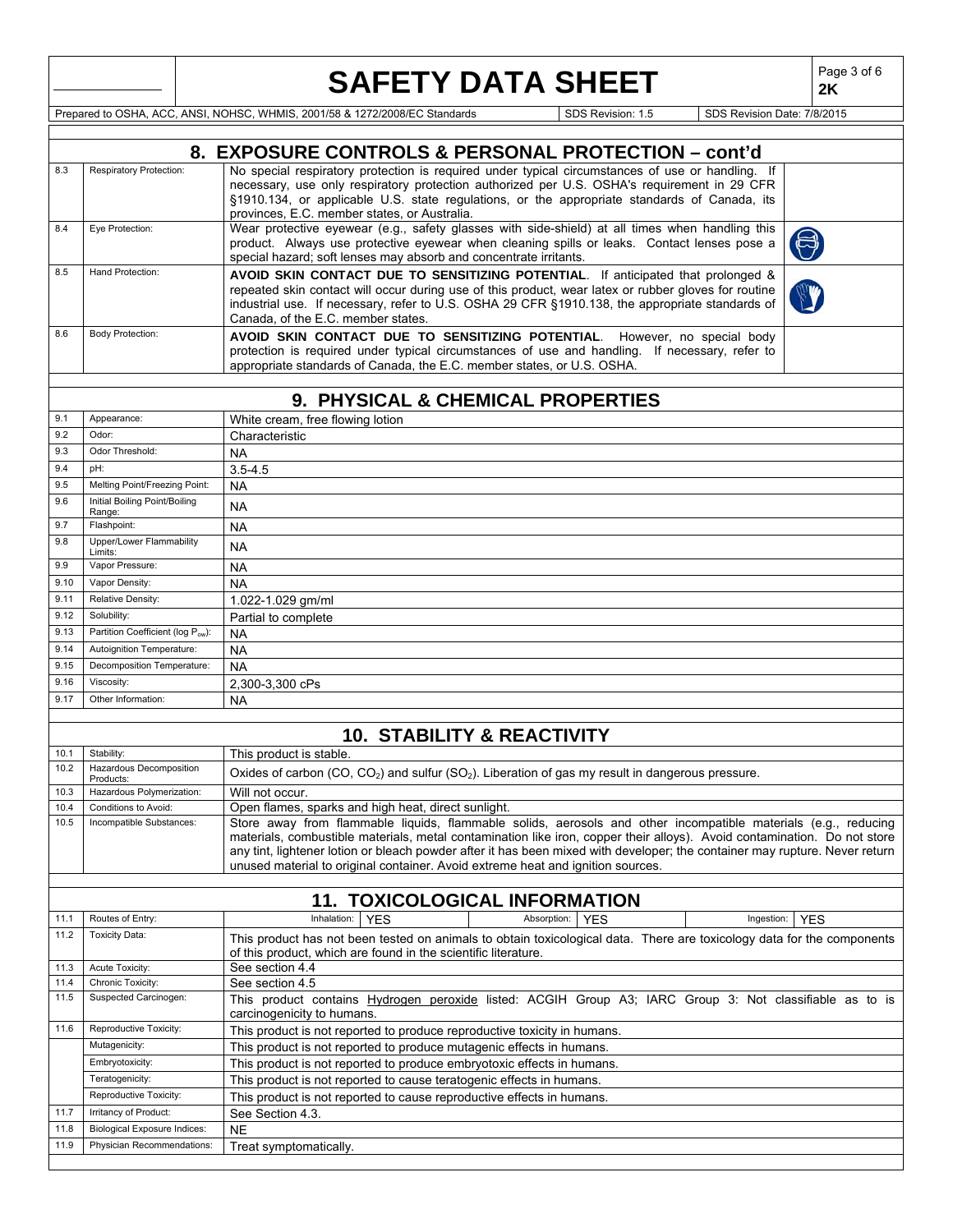|      |                                               | <b>SAFETY DATA SHEET</b>                                                                                                                                                                                                                                                                                                                                                                                                                                                                                                                                                                                                                                                                                                                                                                                                                                                                                                                                                     |                   |                             | Page 4 of 6<br>2K |
|------|-----------------------------------------------|------------------------------------------------------------------------------------------------------------------------------------------------------------------------------------------------------------------------------------------------------------------------------------------------------------------------------------------------------------------------------------------------------------------------------------------------------------------------------------------------------------------------------------------------------------------------------------------------------------------------------------------------------------------------------------------------------------------------------------------------------------------------------------------------------------------------------------------------------------------------------------------------------------------------------------------------------------------------------|-------------------|-----------------------------|-------------------|
|      |                                               | Prepared to OSHA, ACC, ANSI, NOHSC, WHMIS, 2001/58 & 1272/2008/EC Standards                                                                                                                                                                                                                                                                                                                                                                                                                                                                                                                                                                                                                                                                                                                                                                                                                                                                                                  | SDS Revision: 1.5 | SDS Revision Date: 7/8/2015 |                   |
|      |                                               | <b>12. ECOLOGICAL INFORMATION</b>                                                                                                                                                                                                                                                                                                                                                                                                                                                                                                                                                                                                                                                                                                                                                                                                                                                                                                                                            |                   |                             |                   |
| 12.1 | <b>Environmental Stability:</b>               |                                                                                                                                                                                                                                                                                                                                                                                                                                                                                                                                                                                                                                                                                                                                                                                                                                                                                                                                                                              |                   |                             |                   |
| 12.2 | Effects on Plants & Animals:                  | There is no specific data available for this product.<br>There is no specific data available for this product.                                                                                                                                                                                                                                                                                                                                                                                                                                                                                                                                                                                                                                                                                                                                                                                                                                                               |                   |                             |                   |
| 12.3 | Effects on Aquatic Life:                      | There is no specific data available for this product.                                                                                                                                                                                                                                                                                                                                                                                                                                                                                                                                                                                                                                                                                                                                                                                                                                                                                                                        |                   |                             |                   |
|      |                                               |                                                                                                                                                                                                                                                                                                                                                                                                                                                                                                                                                                                                                                                                                                                                                                                                                                                                                                                                                                              |                   |                             |                   |
|      |                                               | <b>13. DISPOSAL CONSIDERATIONS</b>                                                                                                                                                                                                                                                                                                                                                                                                                                                                                                                                                                                                                                                                                                                                                                                                                                                                                                                                           |                   |                             |                   |
| 13.1 | Waste Disposal:                               | Dispose of in accordance with federal, state and local regulations.                                                                                                                                                                                                                                                                                                                                                                                                                                                                                                                                                                                                                                                                                                                                                                                                                                                                                                          |                   |                             |                   |
| 13.2 | Special Considerations:                       | <b>NA</b>                                                                                                                                                                                                                                                                                                                                                                                                                                                                                                                                                                                                                                                                                                                                                                                                                                                                                                                                                                    |                   |                             |                   |
|      |                                               |                                                                                                                                                                                                                                                                                                                                                                                                                                                                                                                                                                                                                                                                                                                                                                                                                                                                                                                                                                              |                   |                             |                   |
|      |                                               | <b>14. TRANSPORTATION INFORMATION</b>                                                                                                                                                                                                                                                                                                                                                                                                                                                                                                                                                                                                                                                                                                                                                                                                                                                                                                                                        |                   |                             |                   |
|      |                                               | The basic description (ID Number, proper shipping name, hazard class & division, packing group) is shown for each mode of transportation. Additional                                                                                                                                                                                                                                                                                                                                                                                                                                                                                                                                                                                                                                                                                                                                                                                                                         |                   |                             |                   |
| 14.1 | 49 CFR (GND):                                 | descriptive information may be required by 49 CFR, IATA/ICAO, IMDG and the CTDGR.<br><b>NOT REGULATED</b>                                                                                                                                                                                                                                                                                                                                                                                                                                                                                                                                                                                                                                                                                                                                                                                                                                                                    |                   |                             |                   |
| 14.2 | IATA (AIR):                                   | NOT REGULATED                                                                                                                                                                                                                                                                                                                                                                                                                                                                                                                                                                                                                                                                                                                                                                                                                                                                                                                                                                |                   |                             |                   |
| 14.3 | IMDG (OCN):                                   | <b>NOT REGULATED</b>                                                                                                                                                                                                                                                                                                                                                                                                                                                                                                                                                                                                                                                                                                                                                                                                                                                                                                                                                         |                   |                             |                   |
| 14.4 | TDGR (Canadian GND):                          | <b>NOT REGULATED</b>                                                                                                                                                                                                                                                                                                                                                                                                                                                                                                                                                                                                                                                                                                                                                                                                                                                                                                                                                         |                   |                             |                   |
| 14.5 | ADR/RID (EU):                                 | NOT REGULATED                                                                                                                                                                                                                                                                                                                                                                                                                                                                                                                                                                                                                                                                                                                                                                                                                                                                                                                                                                |                   |                             |                   |
| 14.6 | SCT (MEXICO):                                 | <b>NOT REGULATED</b>                                                                                                                                                                                                                                                                                                                                                                                                                                                                                                                                                                                                                                                                                                                                                                                                                                                                                                                                                         |                   |                             |                   |
| 14.7 | ADGR (AUS):                                   | NOT REGULATED                                                                                                                                                                                                                                                                                                                                                                                                                                                                                                                                                                                                                                                                                                                                                                                                                                                                                                                                                                |                   |                             |                   |
|      |                                               |                                                                                                                                                                                                                                                                                                                                                                                                                                                                                                                                                                                                                                                                                                                                                                                                                                                                                                                                                                              |                   |                             |                   |
|      |                                               | <b>15. REGULATORY INFORMATION</b>                                                                                                                                                                                                                                                                                                                                                                                                                                                                                                                                                                                                                                                                                                                                                                                                                                                                                                                                            |                   |                             |                   |
| 15.1 | <b>SARA Reporting</b><br>Requirements:        | This product contains Phosphoric Acid a substances subject to SARA Title III, section 313 reporting requirements.                                                                                                                                                                                                                                                                                                                                                                                                                                                                                                                                                                                                                                                                                                                                                                                                                                                            |                   |                             |                   |
| 15.2 | SARA Threshold Planning<br>Quantity:          | There are no specific Threshold Planning Quantities for the components of this product.                                                                                                                                                                                                                                                                                                                                                                                                                                                                                                                                                                                                                                                                                                                                                                                                                                                                                      |                   |                             |                   |
| 15.3 | <b>TSCA Inventory Status:</b>                 | The components of this product are listed on the TSCA Inventory.                                                                                                                                                                                                                                                                                                                                                                                                                                                                                                                                                                                                                                                                                                                                                                                                                                                                                                             |                   |                             |                   |
| 15.4 | <b>CERCLA Reportable Quantity</b><br>$(RQ)$ : | Phosphoric Acid: 5,000 lbs (2,270 kg)                                                                                                                                                                                                                                                                                                                                                                                                                                                                                                                                                                                                                                                                                                                                                                                                                                                                                                                                        |                   |                             |                   |
| 15.5 | Other Federal Requirements:                   | This product complies with the appropriate sections of the Food and Drug Administration's 21 CFR subchapter G<br>(Cosmetics).                                                                                                                                                                                                                                                                                                                                                                                                                                                                                                                                                                                                                                                                                                                                                                                                                                                |                   |                             |                   |
|      |                                               | This material does not contain any hazardous air pollutants. None of the components in this product are listed as priority<br>pollutants under the CWA. None of the components in this product are listed as toxic pollutants under the CWA.                                                                                                                                                                                                                                                                                                                                                                                                                                                                                                                                                                                                                                                                                                                                 |                   |                             |                   |
| 15.6 | Other Canadian Regulations:                   | This product has been classified according to the hazard criteria of the CPR and the MSDS contains<br>all of the information required by the CPR. The components of this product are listed on the<br>DSL/NDSL. None of the components of this product are listed on the Priorities Substances List.<br><b>WHMIS</b>                                                                                                                                                                                                                                                                                                                                                                                                                                                                                                                                                                                                                                                         |                   |                             |                   |
| 15.7 | State Regulatory Information:                 | Hydrogen Peroxide is found on the following state criteria list: Florida Toxic Substances List (FL), Massachusetts<br>Hazardous Substances List (MA), Minnesota Hazardous Substances List (MN), New Jersey Right-to-Know List (NJ),<br>Pennsylvania Right-to-Know List (PA) and Washington Permissible Exposures List (WA).<br>Phosphoric Acid is found on the following state criteria lists: FL, MA, MN, and PA.                                                                                                                                                                                                                                                                                                                                                                                                                                                                                                                                                           |                   |                             |                   |
|      |                                               | No other ingredients in this product, present in a concentration of 1.0% or greater, are listed on any of the following state<br>criteria lists: California Proposition 65 (CA65), Delaware Air Quality Management List (DE), Florida Toxic Substances<br>List (FL), Massachusetts Hazardous Substances List (MA), Michigan Critical Substances List (MI), Minnesota Hazardous<br>Substances List (MN), New Jersey Right-to-Know List (NJ), New York Hazardous Substances List (NY), Pennsylvania<br>Right-to-Know List (PA), Washington Permissible Exposures List (WA), Wisconsin Hazardous Substances List (WI).                                                                                                                                                                                                                                                                                                                                                          |                   |                             |                   |
| 15.8 | Other Requirements:                           | The primary components of this product are listed in Annex I of EU Directive 67/548/EEC:<br>Hydrogen Peroxide: Irritant (Xi); Harmful (Xn).<br>Risk Phrases (R):20/22-41 – Harmful by inhalation and if swallowed. Risk of serious damage to<br>eyes. Safety Phrases (S): 2-3/7-20-26-36/37/39 - Keep away from children. Keep container tightly<br>closed in a cool place. When using do not eat or drink. In case of contact with eyes, rinse<br>immediately with plenty of water and seek medical advice. Wear suitable protective clothing, gloves<br>and eye/face protection.<br>Phosphoric Acid: Irritant (Xi).<br>Risk Phrases (R): 36/38 - Irritating to eyes and skin. Safety Phrases (S): 1/2-26-45 - Keep locked<br>up and out of reach of children. In case of contact with eyes, rinse immediately with plenty of water<br>and seek medical advice. In case of accident or if you feel unwell seek medical advice immediately<br>(show the label where possible |                   |                             |                   |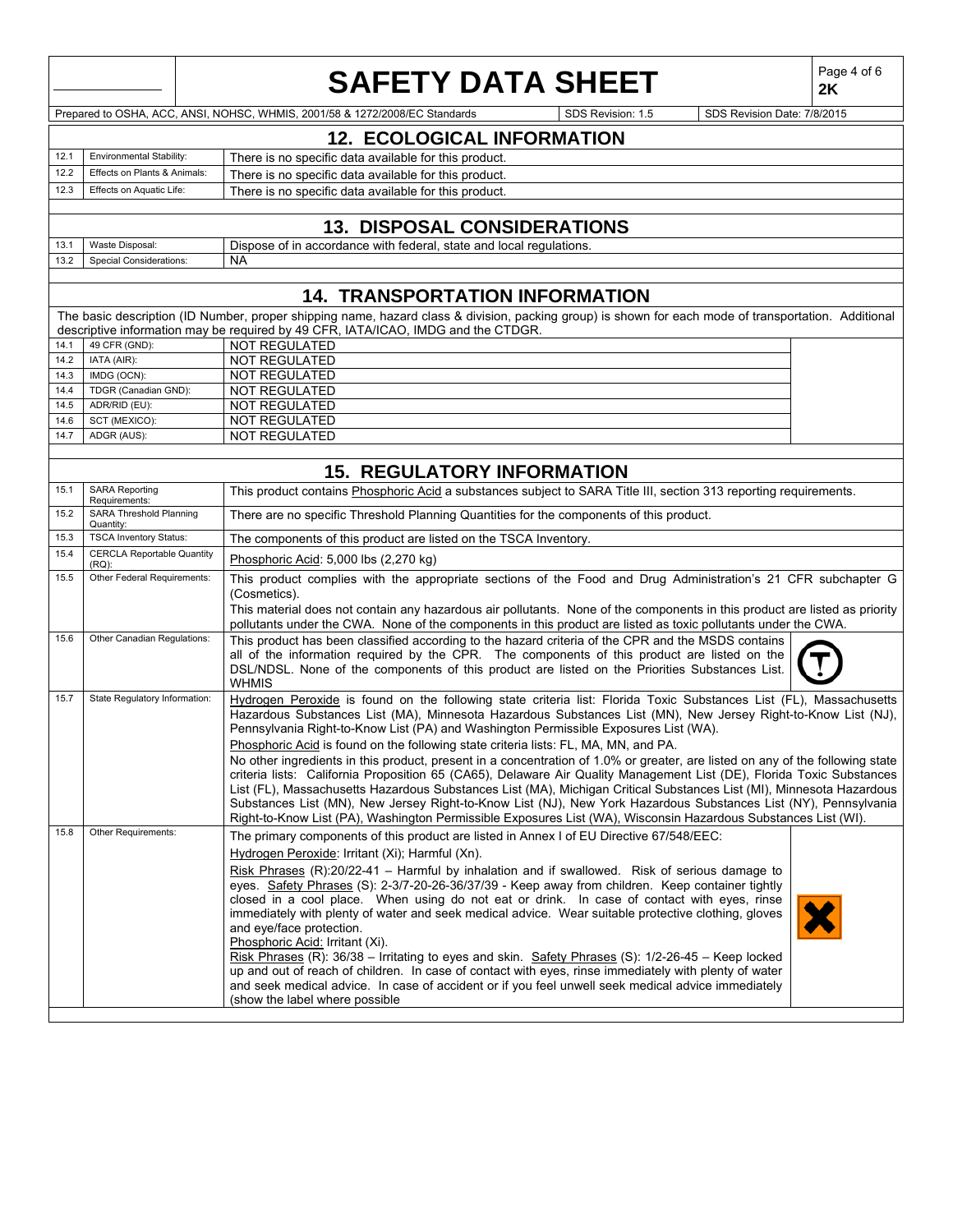|      |                                                                                                                                 | <b>SAFETY DATA SHEET</b>                                                                                                                                                                                                                                                                                                                                                                                                                                                                                                                                                                                                                                                                                                                                                                                                                                                                                                                                                                                                                                                                          |                                          |  | Page 5 of 6<br>2K |  |  |  |  |  |
|------|---------------------------------------------------------------------------------------------------------------------------------|---------------------------------------------------------------------------------------------------------------------------------------------------------------------------------------------------------------------------------------------------------------------------------------------------------------------------------------------------------------------------------------------------------------------------------------------------------------------------------------------------------------------------------------------------------------------------------------------------------------------------------------------------------------------------------------------------------------------------------------------------------------------------------------------------------------------------------------------------------------------------------------------------------------------------------------------------------------------------------------------------------------------------------------------------------------------------------------------------|------------------------------------------|--|-------------------|--|--|--|--|--|
|      | Prepared to OSHA, ACC, ANSI, NOHSC, WHMIS, 2001/58 & 1272/2008/EC Standards<br>SDS Revision: 1.5<br>SDS Revision Date: 7/8/2015 |                                                                                                                                                                                                                                                                                                                                                                                                                                                                                                                                                                                                                                                                                                                                                                                                                                                                                                                                                                                                                                                                                                   |                                          |  |                   |  |  |  |  |  |
|      |                                                                                                                                 |                                                                                                                                                                                                                                                                                                                                                                                                                                                                                                                                                                                                                                                                                                                                                                                                                                                                                                                                                                                                                                                                                                   |                                          |  |                   |  |  |  |  |  |
|      |                                                                                                                                 | <b>16. OTHER INFORMATION</b>                                                                                                                                                                                                                                                                                                                                                                                                                                                                                                                                                                                                                                                                                                                                                                                                                                                                                                                                                                                                                                                                      |                                          |  |                   |  |  |  |  |  |
| 16.1 | Other Information:                                                                                                              | DANGER! HARMFUL IF SWALLOWED. CAUSES SERIOUS EYE DAMAGE. For external use only. Use only as<br>directed. Discontinue use immediately if irritation develops Keep away from children. Keep container tightly closed in a<br>cool place. When using do not eat or drink. In case of contact with eyes, rinse immediately with plenty of water and<br>seek medical advice. Wear suitable protective clothing, gloves and eye/face protection. If case of accident or if you feel<br>unwell seek medical advice immediately (show the label where possible). KEEP LOCKED UP AND OUT OF REACH<br>OF CHILDREN.<br>This product is designed and intended for use by a licensed cosmetologist/professional hairdresser only, and carries no<br>warranty expressed or implied if used by others. CAN CAUSE AN ALLERGIC REACTION. Preliminary patch testing is<br>recommended. Tattoos, including black and temporary henna, may increase the risk of allergy, If a severe allergic<br>reaction should occur, immediately seek medical attention. This product must not be used for dyeing the eyelashes or |                                          |  |                   |  |  |  |  |  |
| 16.2 | Terms & Definitions:                                                                                                            | eyebrows; to do so may cause blindness.                                                                                                                                                                                                                                                                                                                                                                                                                                                                                                                                                                                                                                                                                                                                                                                                                                                                                                                                                                                                                                                           |                                          |  |                   |  |  |  |  |  |
| 16.3 | Disclaimer:                                                                                                                     | See last page of this Safety Data Sheet.<br>This Safety Data Sheet is offered pursuant to OSHA's Hazard Communication Standard, 29 CFR §1910.1200. Other<br>government regulations must be reviewed for applicability to this product. To the best of ShipMate's & 2K Industries,<br>knowledge, the information contained herein is reliable and accurate as of this date; however, accuracy, suitability or<br>completeness are not guaranteed and no warranties of any type, either expressed or implied, are provided. The<br>information contained herein relates only to the specific product(s). If this product(s) is combined with other<br>materials, all component properties must be considered. Data may be changed from time to time. Be sure to<br>consult the latest edition.                                                                                                                                                                                                                                                                                                      |                                          |  |                   |  |  |  |  |  |
| 16.4 | Prepared for:                                                                                                                   | TU-K Industries, Inc. (2K)<br>5702 Firestone Place<br>South Gate, CA 90280 USA<br>Tel: +1 (562) 927-3365<br>Fax: +1 (562) 928-8154<br>http://www.2kindustries.com                                                                                                                                                                                                                                                                                                                                                                                                                                                                                                                                                                                                                                                                                                                                                                                                                                                                                                                                 |                                          |  |                   |  |  |  |  |  |
| 16.5 | Prepared by:                                                                                                                    | ShipMate, Inc.<br>P.O. Box 787<br>Sisters, Oregon 97759-0787 USA<br>Tel: +1 (310) 370-3600<br>Fax: +1 (310) 370-5700<br>http://www.shipmate.com                                                                                                                                                                                                                                                                                                                                                                                                                                                                                                                                                                                                                                                                                                                                                                                                                                                                                                                                                   | Dangerous Goods<br>Training & Consulting |  |                   |  |  |  |  |  |